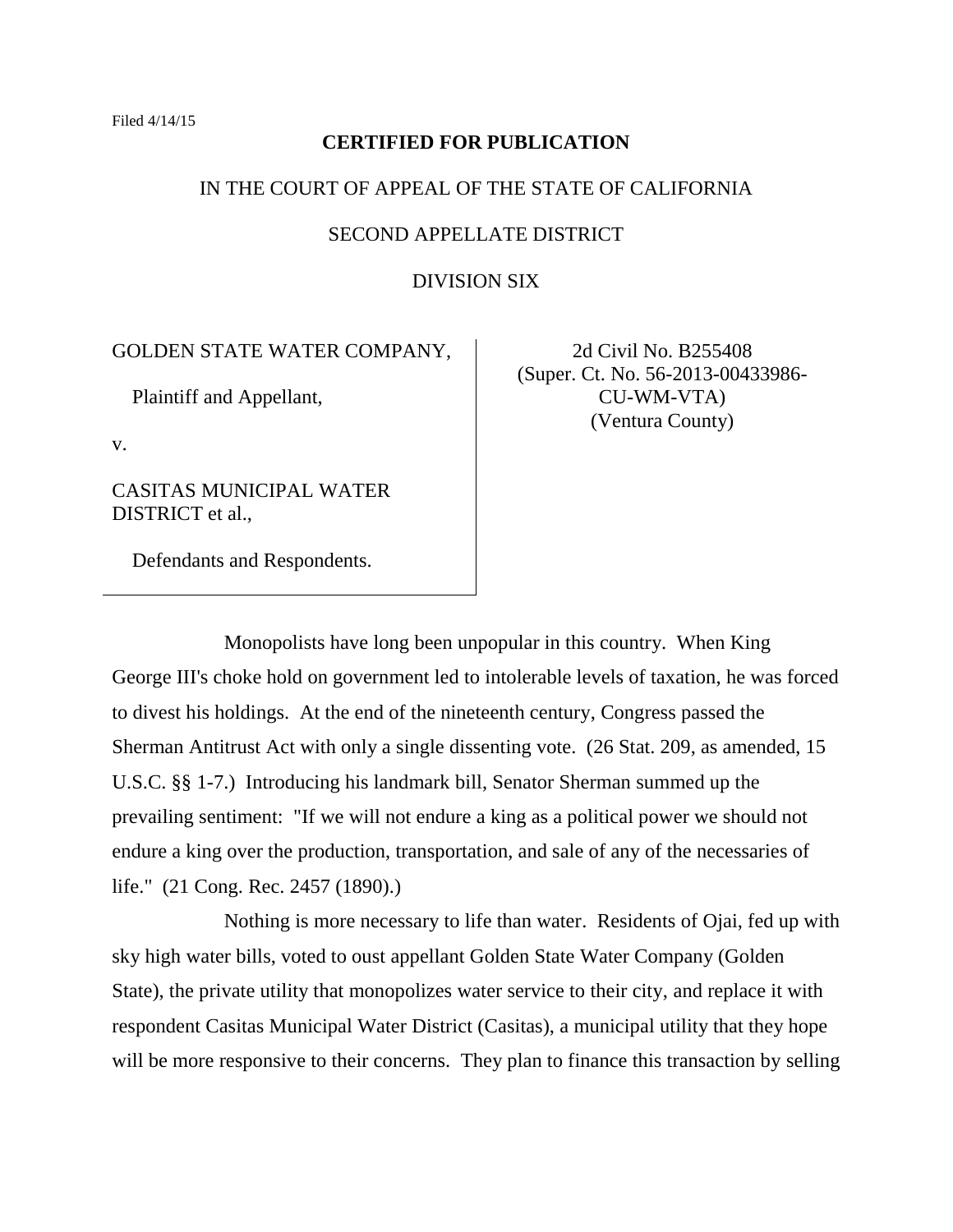bonds pursuant to the Mello-Roos Community Facilities Act of 1982 (Mello-Roos Act or Act). (Gov. Code, § 53311 et seq.) **1**

Golden State is unwilling to sell its business. Casitas therefore plans to acquire the assets by eminent domain. Golden State contends that the Mello-Roos Act cannot be used to finance eminent domain actions or to acquire intangible property. We disagree. The Act facilitates the purchase of property regardless of whether the seller consents to the sale or is compelled under force of law. Moreover, financing the acquisition of intangible property incidental to the real or tangible property being purchased is consistent with the Act's text and purpose. Accordingly, we affirm.

# FACTS AND PROCEDURAL HISTORY

Casitas is a publicly owned water utility encompassing 140 square miles in western Ventura County. Its territory includes the City of Ojai, but for historical reasons most of Ojai and some adjacent areas receive water from Golden State. Golden State charges its customers rates that are more than double those charged by Casitas, and the disparity is growing. Over a 20-year period, Golden State's average annual rate increase was nearly twice that of Casitas.

After several failed attempts to redress their grievances with the Public Utilities Commission (PUC), Golden State's regulatory agency, local residents formed respondent Ojai Friends for Locally Owned Water (Ojai FLOW), an interest group "with the intent to declare independence from the economic tyranny of Golden State." Ojai FLOW, supported by Ojai's city council and more than 1,900 registered voters, petitioned Casitas to take over Golden State's water service in Ojai.

Casitas concluded that the Ojai community would benefit from having its water utility run by a locally controlled entity rather than an out-of-area corporation seeking to maximize profits for its owners. Casitas's board members live in the community and its customers have the right to participate in management decisions. Unlike Golden State, Casitas is subject to the Brown Act (§ 54950 et seq.) and the

**<sup>1</sup>** All further statutory references are to the Government Code unless otherwise stated.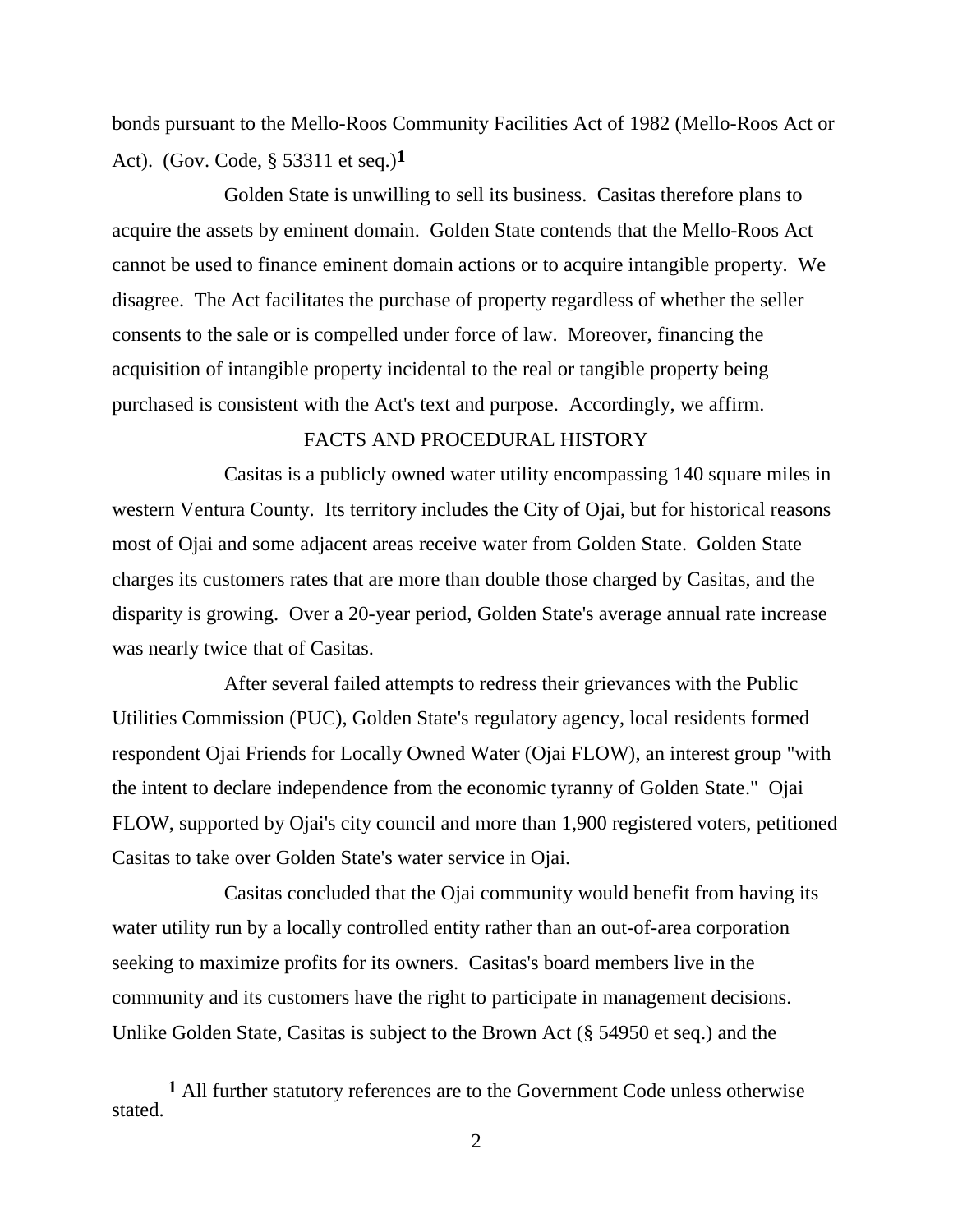California Public Records Act (§ 6250 et seq.), and its meetings are conducted in public within its service area. Under Proposition 218 (Cal. Const., art. XIII D), Casitas's rates can be reduced by a majority of voters in its service area. (*Bighorn-Desert View Water Agency v. Verjil* (2006) 39 Cal.4th 205, 217.) The only recourse for Golden State's customers is to contend with the formal PUC process involving officials and staff located hundreds of miles away, whereas Casitas's customers can express their wishes at the local level.

Casitas determined that the Mello-Roos Act would be an appropriate means of financing the transaction in light of its objective to place the financial burden on Ojai residents rather than on its existing water customers. Pursuant to the Act, Casitas formed a community facilities district, respondent Casitas Municipal Water District Community Facilities District No. 2013-1 (Ojai) (Casitas CFD). Casitas passed resolutions listing the facilities to be acquired, declaring the necessity of raising bond revenue to finance their acquisition, and submitting the matter to voters for their approval in a special election. The ballot measure asked voters to authorize Casitas CFD to issue up to \$60 million in bonds "to finance the acquisition of [Golden State's] property and property rights" in Ojai. To pay for the bonds, a special tax would be levied on property in Casitas CFD.

Golden State filed a reverse validation complaint and petition for writ of mandate (Code Civ. Proc., §§ 860 et seq., 1085) seeking to invalidate and set aside Casitas's resolutions. The trial court stayed the case until after the vote. At the singleissue special election that drew in more than half of eligible voters, 87 percent of the electorate approved the measure. The trial court subsequently ruled against Golden State on all issues and entered judgment in favor of respondents.

Golden State contends that the Mello-Roos Act cannot be used to finance a taking of property by eminent domain or the acquisition of intangible property and property rights. In addition, it contends that the Act cannot be used by one service provider to supplant another service provider using the same facilities and serving the same customers. We review these issues of statutory construction de novo. (*Ceja v. Rudolph & Sletten, Inc.* (2013) 56 Cal.4th 1113, 1119.)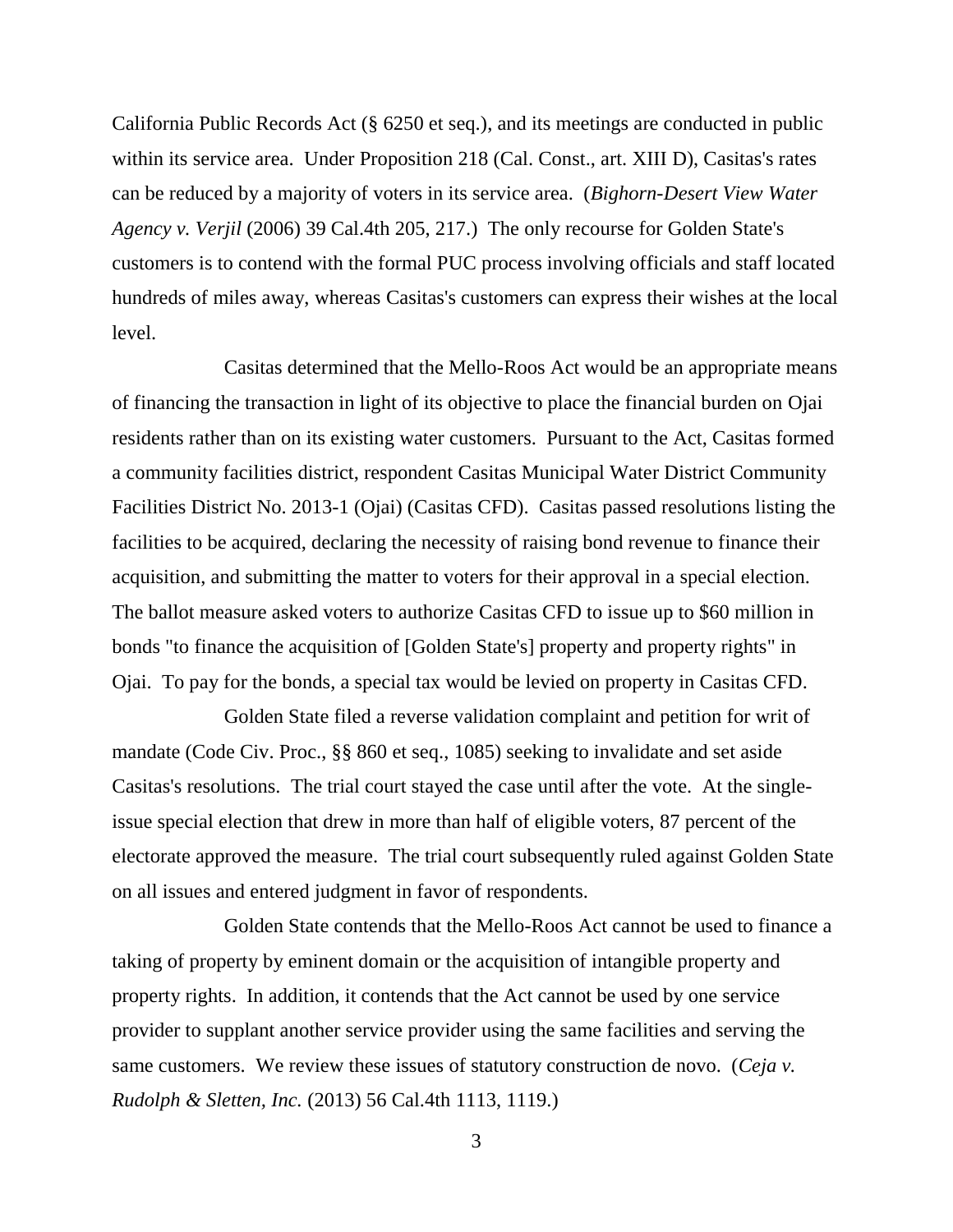#### DISCUSSION

#### *Standing*

Golden State concedes that Casitas may lawfully exercise the power of eminent domain (Wat. Code, § 71693) but asserts that "Mello-Roos is not the only way to finance property acquisition." Golden State is "sure that [Casitas] can come up with other alternatives." For example, Golden State suggests that Casitas could issue revenue bonds (*id.* § 71853) or form an improvement district to issue bonds (*id.* § 71870). Respondents dispute this assertion, arguing that "Mello-Roos financing is the only viable 'tool for the job'" and that other methods are impractical.

If Golden State is correct that respondents have alternative ways to finance the transaction that are both legal and practical, then the injury it complains of—the imminent taking of its assets—does not turn on the resolution of this lawsuit. If that were the case, Golden State would lack standing to pursue this action. (See *City of Santa Monica v. Stewart* (2005) 126 Cal.App.4th 43, 59 ["A party lacks standing if it does not have an actual and substantial interest in, or would not be benefited or harmed by, the ultimate outcome of an action"]; cf. *Wilson & Wilson v. City Council of Redwood City* (2011) 191 Cal.App.4th 1559, 1582-1584 [suit for declaratory relief to protect plaintiff's property from possible future condemnation based on city's statement that it would "use its best efforts and legally available means to acquire [it]" did not present live controversy].)

Although we can evaluate the legality of alternative financing methods, the trial court first would have to assess their feasibility. (*People v. Superior Court (Plascencia)* (2002) 103 Cal.App.4th 409, 415 [trier of fact must conduct evidentiary hearing when "resolution of the question of standing turn[s] upon disputed issues of material fact"].) We will not remand to the trial court to make the factual determination on which Golden State's standing turns, however, because respondents do not contest the issue (see *Action Apartment Assn., Inc. v. City of Santa Monica* (2007) 41 Cal.4th 1232, 1240 & fn. 2), because addressing the merits is in the public interest (see *California Water & Telephone Co. v. County of Los Angeles* (1967) 253 Cal.App.2d 16, 26), and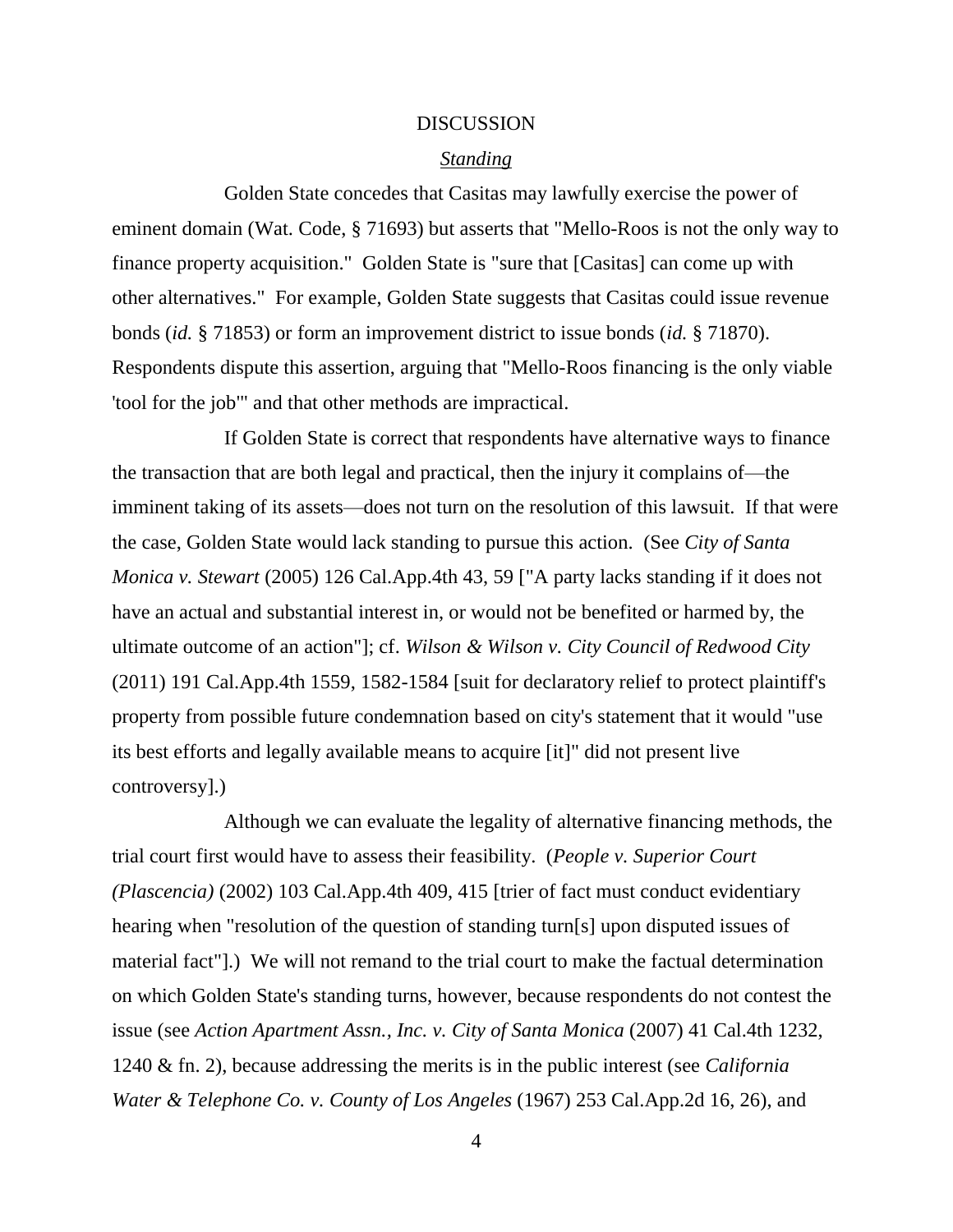because we can resolve the appeal more easily by reaching the merits (see *California Medical Assn. v. Brown* (2011) 193 Cal.App.4th 1449, 1465 & fn. 2).

### *Mello-Roos Financing for Eminent Domain Acquisitions*

"When construing a statute, our objective 'is to ascertain the intent of the lawmakers so as to effectuate the purpose of the statute.' [Citation.] We look first to the words of the statute, '"'because they generally provide the most reliable indicator of legislative intent.' [Citation.] We give the words their usual and ordinary meaning [citation], while construing them in light of the statute as a whole and the statute's purpose [citation]." [Citation.] "'If there is no ambiguity in the language, we presume the Legislature meant what it said and the plain meaning of the statute governs.' [Citation.] 'Only when the statute's language is ambiguous or susceptible of more than one reasonable interpretation, may the court turn to extrinsic aids to assist in interpretation.'"' [Citation.]" (*Ceja v. Rudolph & Sletten, Inc.*, *supra*, 56 Cal.4th at p. 1119.)

The Mello-Roos Act "provides an alternative method of financing certain public capital facilities and services." (§ 53311.5.) Although it was designed for use "especially in developing areas and areas undergoing rehabilitation" (*ibid.*), it is not limited to such contexts.

Any "local agency"—defined as "any city or county . . . , special district, school district, joint powers entity . . . , redevelopment agency, or any other municipal corporation, district, or political subdivision of the state" (§ 53317, subd. (h))—may use Mello-Roos financing. The process is straightforward. The local agency's legislative body or governing board first establishes a "community facilities district" whose sole purpose is to finance authorized "facilities" and "services." (§§ 53317, subds. (b), (g), 53318-53325.1.) Subject to approval by two-thirds of district voters, the district may issue bonds to finance facilities (but not services) (§§ 53345-53355) and the local agency may levy and collect a special tax on real property in the district to pay for the bonds or to finance facilities and services directly (§§ 53328, 53340, 53345.3). (See *Azusa Land Partners v. Department of Indus. Relations* (2010) 191 Cal.App.4th 1, 18.)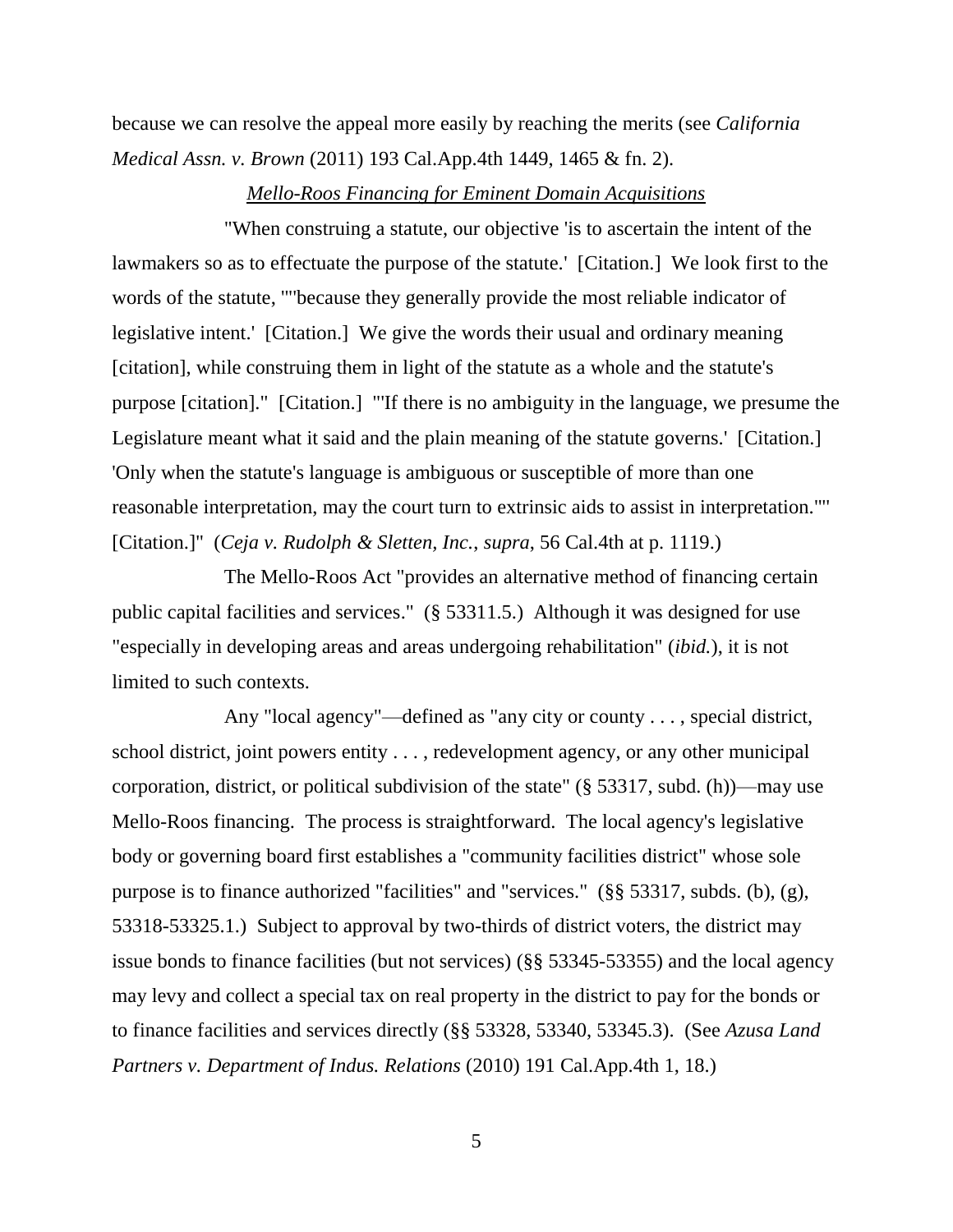With respect to "facilities," the Act authorizes a community facilities district to "finance the purchase, construction, expansion, improvement, or rehabilitation of any real or other tangible property with an estimated useful life of five years or longer or [to] finance planning and design work that is directly related to the purchase, construction, expansion, or rehabilitation of any real or tangible property." (§ 53313.5.) The issue here is whether a "purchase" must be voluntary for both parties or whether the term includes compensation for facilities acquired by the local agency through its eminent domain power. We conclude that the latter construction of the statute is more plausible and better effectuates the drafters' intent.

The word "purchase" connotes acquisition, often in exchange for compensation, regardless of whether the thing being acquired is relinquished voluntarily. (See Black's Law Dict. (9th ed. 2009) p. 1354, col. 2 [defining "purchase" as either "an instance of buying" or [t]he acquisition of real property by one's own or another's act (as by will or gift) rather than by descent or inheritance"]; Merriam-Webster's Collegiate Dict. (10th ed. 1999) p. 948, col. 2 [defining "purchase" as "acquir[ing] (real estate) by means other than descent or inheritance," "obtain[ing] by paying money or its equivalent," or "obtain[ing] by labor, danger, or sacrifice"].) For this reason, eminent domain is sometimes referred to as "*compulsory purchase*." (Black's Law Dict., *supra*, at p. 601, col. 1.) When a public entity condemns property, it must pay the owner the same price the owner would receive from a private party purchasing the property in an arm's length transaction. (*Saratoga Fire Protection Dist. v. Hackett* (2002) 97 Cal.App.4th 895, 902 ["The measure of compensation provided by the eminent domain law is the 'fair market value'... defined as the highest price on the date of valuation that would be agreed to by a willing seller, under no obligation nor necessity to sell, and a willing buyer, under no similar obligation or necessity to buy, each dealing with the other with full knowledge of all the uses and purposes for which the property is reasonably adaptable and available"].)

Our Supreme Court has addressed a similar issue of statutory construction. The statute at issue in *People v. Superior Court* (1937) 10 Cal.2d 288 provided for a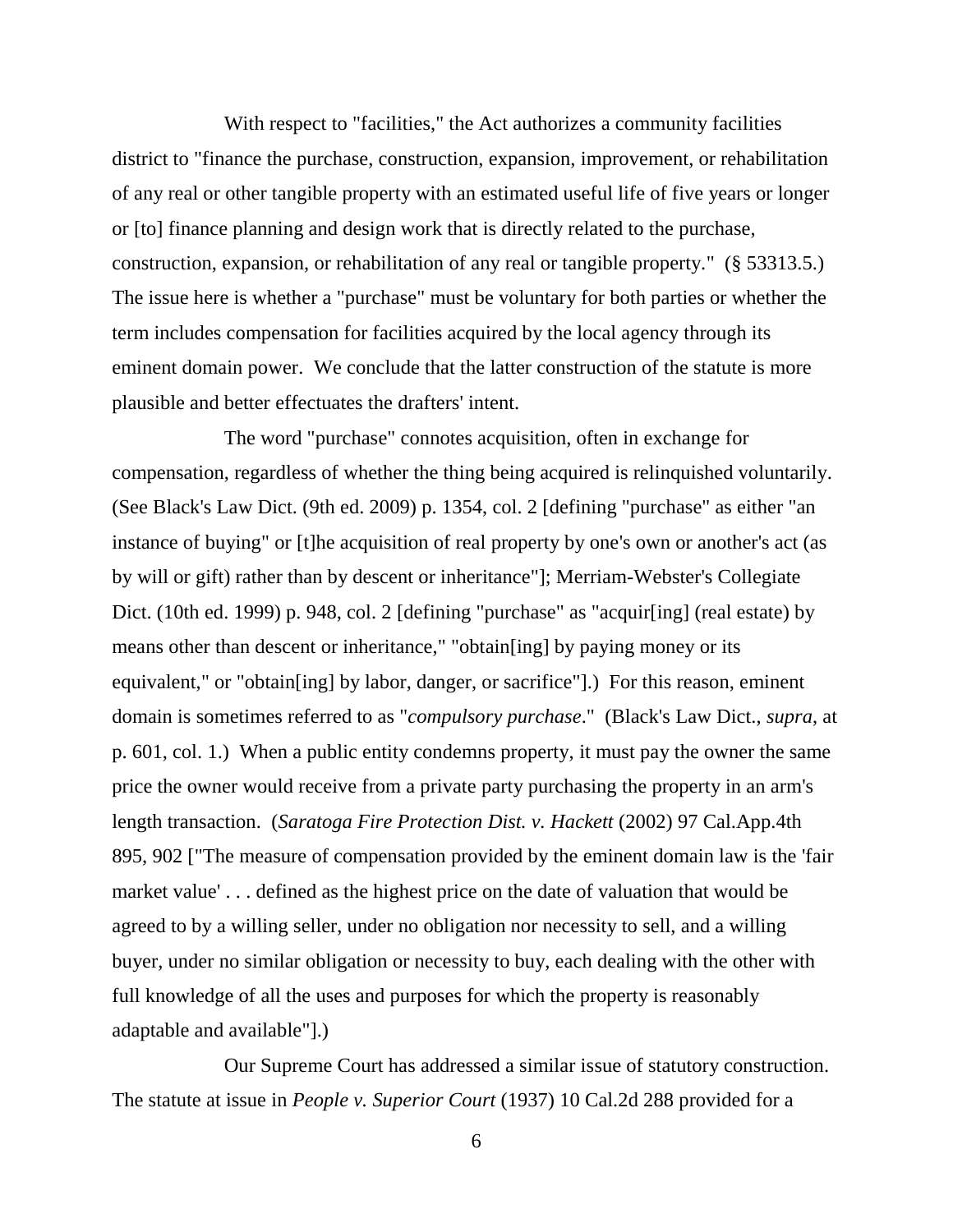special commission that would "purchase or acquire[] farm lands by unconditional gift or use of lands owned by the state" in order to construct a state prison facility. (Stats. 1935, ch. 414.) The Supreme Court concluded that this language was "sufficient to legally authorize the special commission to condemn land." **2** (*People v. Superior Court*, *supra*, 10 Cal.2d at p. 291.)

In light of the statute's purpose of acquiring land for governmental purposes, the "average citizen" would realize that, after the special commission selected "the most desirable site, for any one of various reasons the owner thereof might be averse either to the sale or other disposition of his property even for ordinary uses." (*People v. Superior Court, supra*, 10 Cal.2d at pp. 292, 293; accord, Posner, Economic Analysis of the Law (2d ed. 1977) p. 40 ["Once the railroad or pipeline has begun to build its line, the cost of abandoning it for an alternative route becomes very high. Knowing this, people owning land in the path of the advancing line will be tempted to hold out for a very high price—a price in excess of the actual opportunity cost of the land"].) The average citizen would further assume that "the only means by which [the government] might accomplish its purpose in that regard would be . . . by an action in the exercise of the right of eminent domain." (*People v. Superior Court, supra,* at p. 293.) Thus, the statutory language would not "deceive, mislead or defraud [the general public] concerning the authority of the state to condemn any suitable property" to construct the prison. (*Id.* at pp. 293-294.)

Moreover, the statutory power to "purchase" lands "imports authority not only to acquire lands by bargain and sale agreement for their agreed cash value, by possible exchange of some previously-owned land by the state for other land that might be more suitable for prison purposes, or even by the means that was adopted and sought to be made effective herein, to wit: by means of an action in the exercise of the right of eminent domain. In other words, that the word 'purchase' is broad enough to include

**<sup>2</sup>** The statute specifically authorized the special commission to institute eminent domain proceedings. The issue was whether the statute's title, providing for the "purchase or acquirement of farm lands by unconditional gift," violated the one-subject rule (Cal. Const., art. IV, former § 24, now § 9) by failing to mention the subject of eminent domain. (*People v. Superior Court*, *supra*, 10 Cal.2d at p. 291.)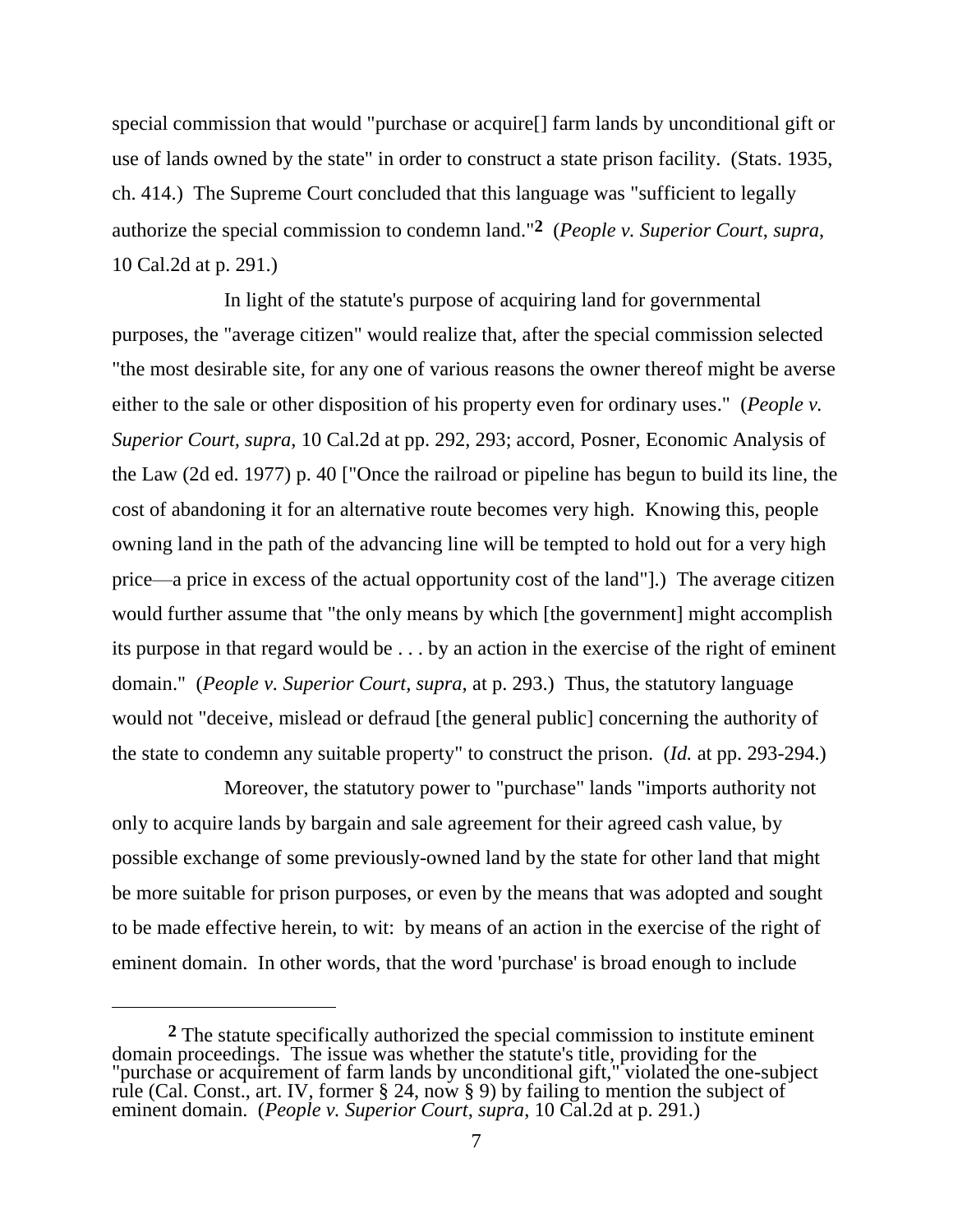within its meaning any means other than by descent." (*People v. Superior Court*, *supra*, 10 Cal.2d at p. 294.)

This logic applies here with equal force. The Mello-Roos Act, like the prison statute, authorizes a public agency to "purchase" real property in order to construct and develop government facilities. Given the obvious practical need in certain circumstances of using eminent domain power to acquire property for this purpose, the word "purchase" should be construed in its broadest sense, which includes a taking by eminent domain in exchange for just compensation. (See *People ex rel. S. F. Bay Etc. Com. v. Town of Emeryville* (1968) 69 Cal.2d 533, 543-544 [" '[W]here a word of common usage has more than one meaning, the one which will best attain the purposes of the statute should be adopted, even though the ordinary meaning of the word is thereby enlarged or restricted and especially in order to avoid absurdity or to prevent injustice' "].)

Lest there be any doubt, the Act provides that it "shall be liberally construed in order to effectuate its purposes." (§ 53315.) It continues: "No error, irregularity, informality, and no neglect or omission of any officer, in any procedure taken under [the Act], *which does not directly affect the jurisdiction of the legislative body to order the installation of the facility or the provision of service*, shall void or invalidate such proceeding or any levy for the costs of such facility or service." (*Ibid.*, italics added.) Put differently, if the public agency otherwise has the power to acquire the facilities, the Mello-Roos Act should not be interpreted to preclude financing them. (Cf. § 53312.5 ["The local agency may take any actions or make any determinations which it determines are necessary or convenient to carry out the purposes of [the Act] and which are not otherwise prohibited by law"].)

Golden State argues against a liberal construction of the term "purchase" because the Act involves taxation. It asserts that a community facilities district "is a mere *taxing district*, not a separate municipal entity," and as such "the power of special taxation is restricted to and can extend no further than the plain language of the legislative enactment upon which it is based." (*Mulville v. City of San Diego* (1920) 183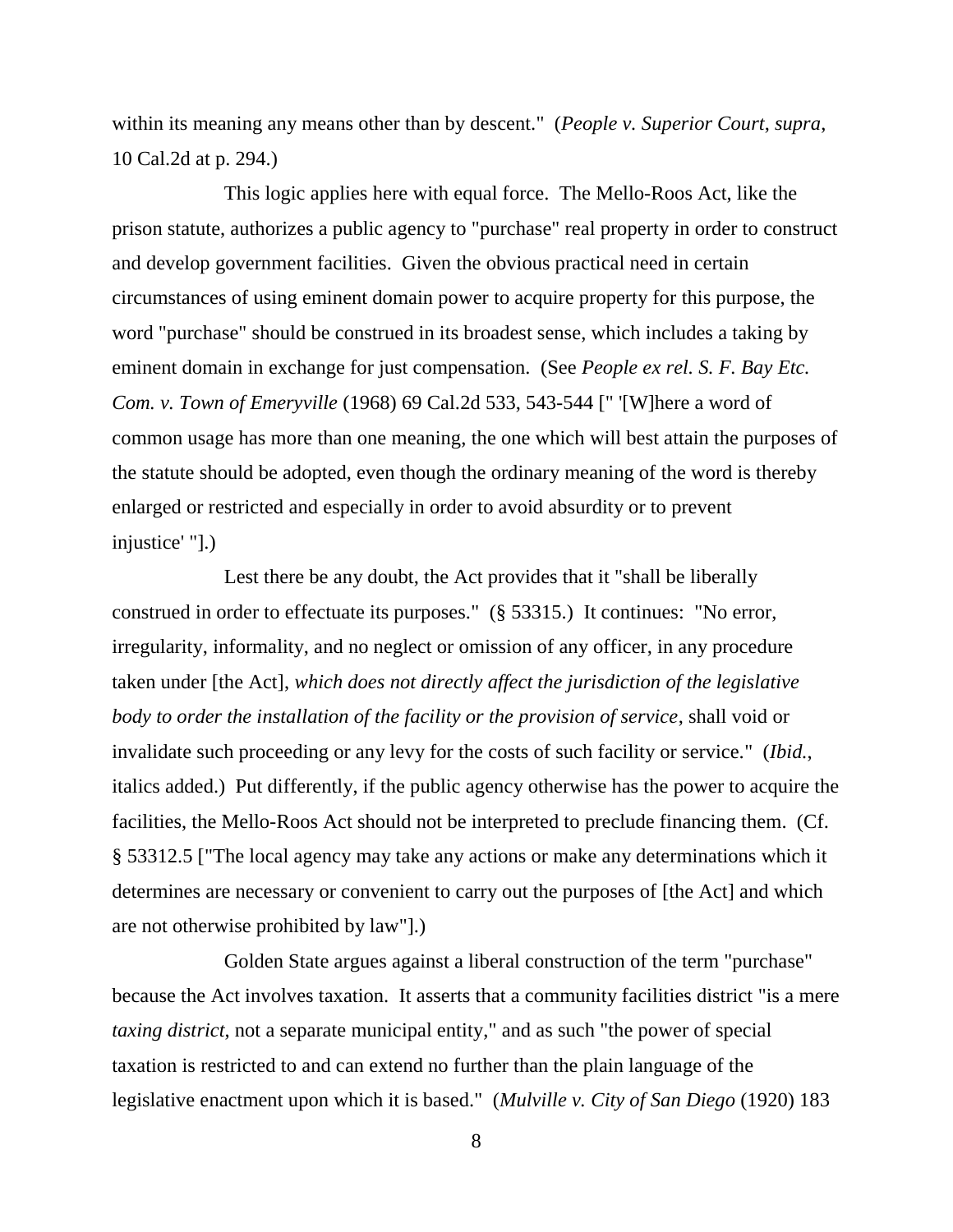Cal. 734, 740.) Whatever the force of this rule after the recent constitutional changes limiting the government's ability to impose and increase taxes (see Cal. Const., arts. XIII A, XIII C, XIII D), the Act's plain language instructs us to construe the power of taxation liberally so long as it is approved by the requisite supermajority of voters. "'[D]ue respect for the political branches of our government requires us to interpret the laws in accordance with the expressed intention of the Legislature. . . .'" (*Professional Engineers in California Government v. Brown* (2014) 229 Cal.App.4th 861, 872-873; see *Galbiso v. Orosi Public Utility Dist.* (2010) 182 Cal.App.4th 652, 665 [liberally construing statute with similar purpose and virtually identical construction clause].)

Citing various statutes that list "purchase" and "eminent domain" in the disjunctive as two ways by which to acquire property, Golden State asserts that there would be no reason to do so if the former term included the latter. In some contexts, this is undoubtedly true.**3** In others, it is not. (See *In re Jesusa V.* (2004) 32 Cal.4th 588, 622-623 [Although the word "or" normally "has a disjunctive meaning," it "may have a conjunctive meaning" if "such construction is found necessary to carry out the obvious intent of the Legislature in a statute"].) Statutes intended to define a concept expansively often list terms with overlapping meanings separated by the word "or." (See, e.g., *Amberger-Warren v. City of Piedmont* (2006) 143 Cal.App.4th 1074, 1081-1082.) For example, a community rehabilitation district may "[a]cquire real or personal property of every kind within the district, by grant, purchase, gift, devise, lease, or eminent domain." (§ 53382.) These terms are not mutually exclusive. "Grant" is a generic term for a conveyance. (26A C.J.S. Deeds, § 5 (2015).) A gift is a grant without consideration. (38A C.J.S. Gifts, § 8 (2015).) A devise is a grant or gift contained in a will. (97 C.J.S.

**<sup>3</sup>** The Eminent Domain Law states that "[w]hether property necessary for public use is to be acquired *by purchase or other means or by eminent domain* is a [discretionary] decision . . . " (Code. Civ. Proc., § 1230.030, italics added.) On its face, the phrase "or by eminent domain" is superfluous. The preceding phrase, "by purchase or other means," necessarily covers all possible modes of acquisition. The Legislature likely intended the phrase "or other means" in the sense of "or other means besides eminent domain," which just goes to show that context matters.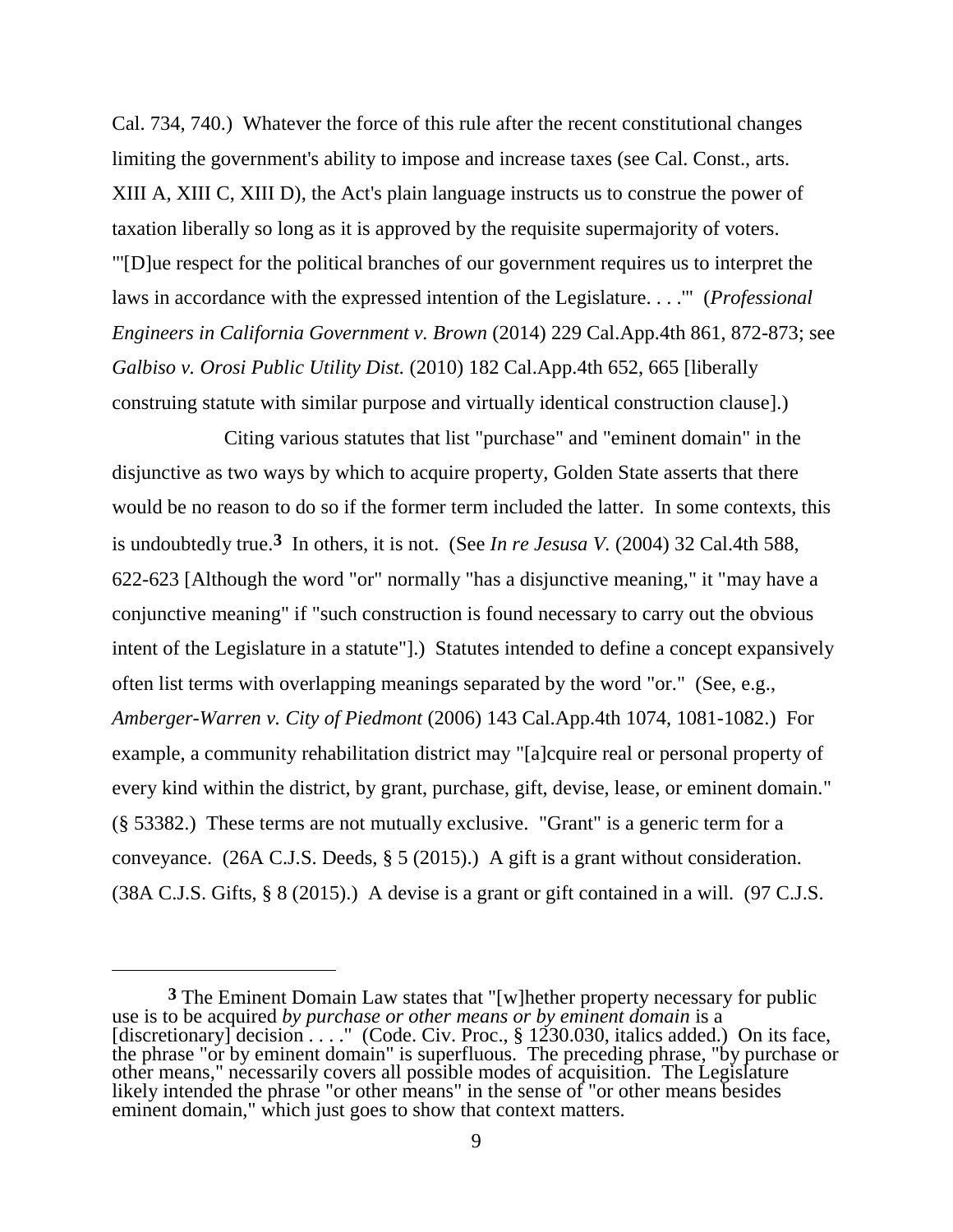Wills, § 1919 (2015).) A lease is yet another type of grant. (See 52 C.J.S. Landlord & Tenant, § 1 (2015).)

Throughout the Mello-Roos Act, the terms "purchase" and "acquisition" are used interchangeably. (E.g., §§ 53313.4 [providing fee exemption for "[a]ny territory within a community facilities district established for the acquisition or improvement of school facilities for a school district"], 53313.5, subd. (f) ["The district may also finance the acquisition, improvement, rehabilitation, or maintenance of any real or other tangible property . . . for flood and storm protection services"], 53314 [authorizing legislative body to transfer money for "expenses incurred by reason of the construction or acquisition of any facilities or provision of any authorized services within the district"].) The Act is not unique in this usage. Other statutes use "purchase" in the sense of "acquire"—including by eminent domain—more explicitly. (See, e.g., Civ. Code, § 798.80, subd. (e)(7) [providing that "[t]he purchase of a mobilehome park by a governmental entity under its powers of eminent domain" exempts park owner from notifying homeowners association of intent to sell]; *id.* at § 800.100, subd. (e)(7) [same for owner of floating home marina]; Ed. Code, § 19957.5 ["The terms 'purchase of land' or 'acquisition of land' . . . shall include, but shall not be limited to, the acquisition of land by eminent domain"].)

Golden State points out that the Legislature considered including the term "eminent domain" in an early draft of the Act and argues that its ultimate exclusion signals an intent to prohibit this mode of acquisition. It is true that, "[a]s a general principle, the Legislature's rejection of specific language constitutes persuasive evidence a statute should not be interpreted to include the omitted language. [Citation.]" (*Doe v. Saenz* (2006) 140 Cal.App.4th 960, 985.) That principle, however, has no application here.

The bill, as originally drafted, would have amended the Streets and Highways Code to authorize local agencies to create a new type of assessment district. Borrowing language from another assessment district statute (Sts. & Hy. Code, § 5023.1), the original bill defined "acquisition" to mean, among other things, "[a]ny real property,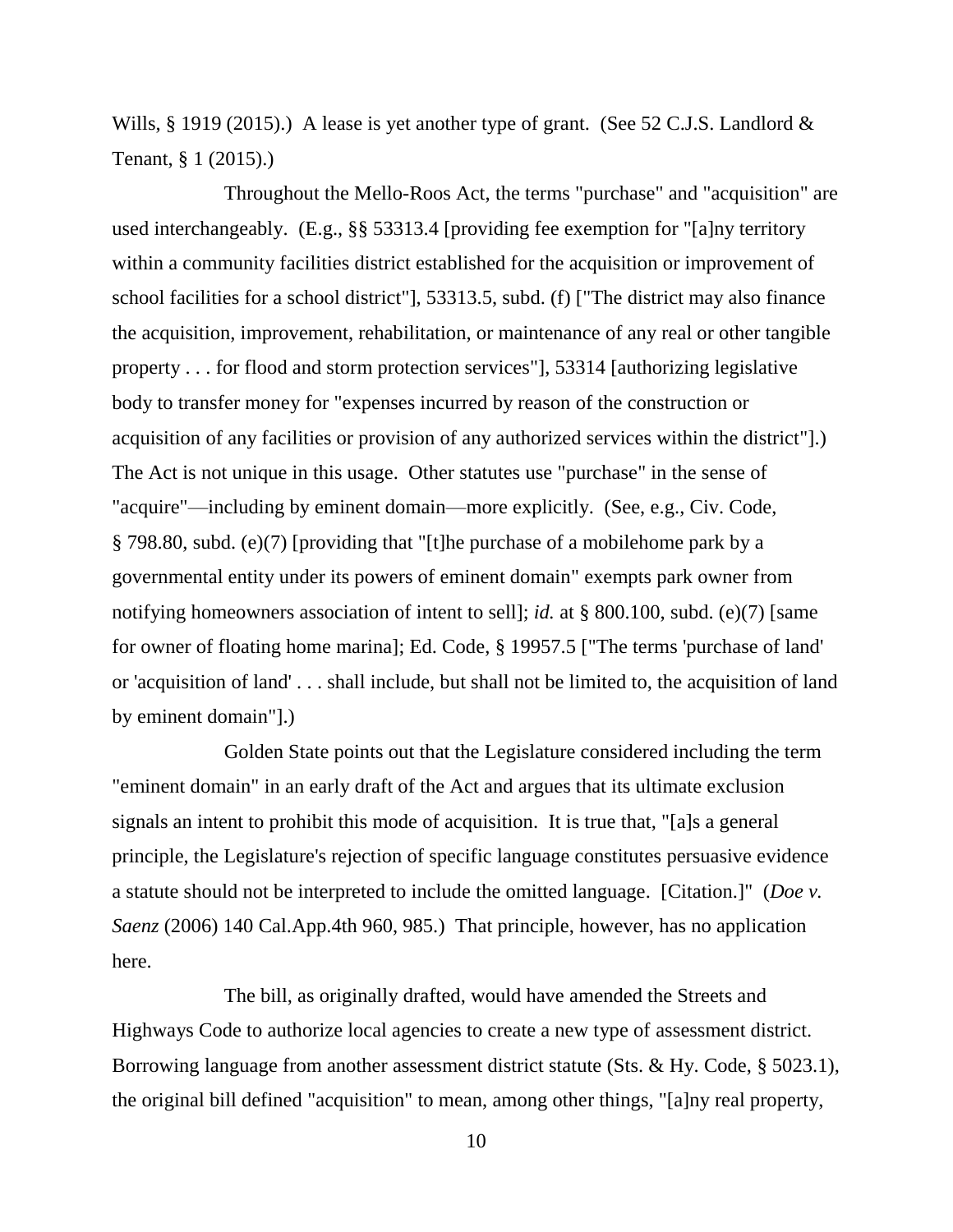rights-of-way, easements, or interests in real property, acquired or to be acquired by gifts, purchase, or eminent domain, and which are necessary or convenient in connection with the construction or operation of any facility or the provision of any service authorized . . . ." This definition generated no comment or criticism.

The bill nonetheless faced substantial opposition for an unrelated reason: it was seen as an attempt to circumvent the requirement in Proposition 13 that any new special taxes receive approval by two-thirds of voters. (Cal. Const., art. XIII A, § 4.) The Legislative Counsel expressed concern that the bill "may be determined by the courts to authorize a special tax" because it would have allowed an assessment district to authorize, upon a majority vote, assessments for purposes such as "police and fire protection facilities, libraries, [and] park and recreation facilities." These facilities "historically [had] been supported by property tax revenues." The California Chamber of Commerce, the California Taxpayers' Association, the California Association of Realtors, and others expressed similar views that the bill as drafted was unconstitutional.

In response, the bill's authors "completely changed" the legislation. In the revised bill, the definition of "acquisition" was dropped altogether. The word "purchase" did not appear at first either. Instead, the bill stated that "[a] community facilities district may be established . . . to *provide* [certain enumerated] facilities." (Italics added.) "Since the deletion of language [regarding 'eminent domain'] was the deletion of the *entire bill*, in favor of completely new textual material, we derive no indication of intent as respects a single phrase in the deleted bill." (*Salem v. Superior Court* (1989) 211 Cal.App.3d 595, 601, fn. 2.)

Subsequently, the bill was amended with the current statutory language: "A community facilities district may be established . . . to provide *for the purchase, construction, expansion, or rehabilitation* of any real or other tangible property with an estimated useful life of five years or longer . . . ." (Italics added.) The word "provide" was expanded upon to illustrate its broad sweep rather than to limit its scope.

Golden State asserts that the Legislature never could have intended the Mello-Roos Act to be used to finance something as speculative as an eminent domain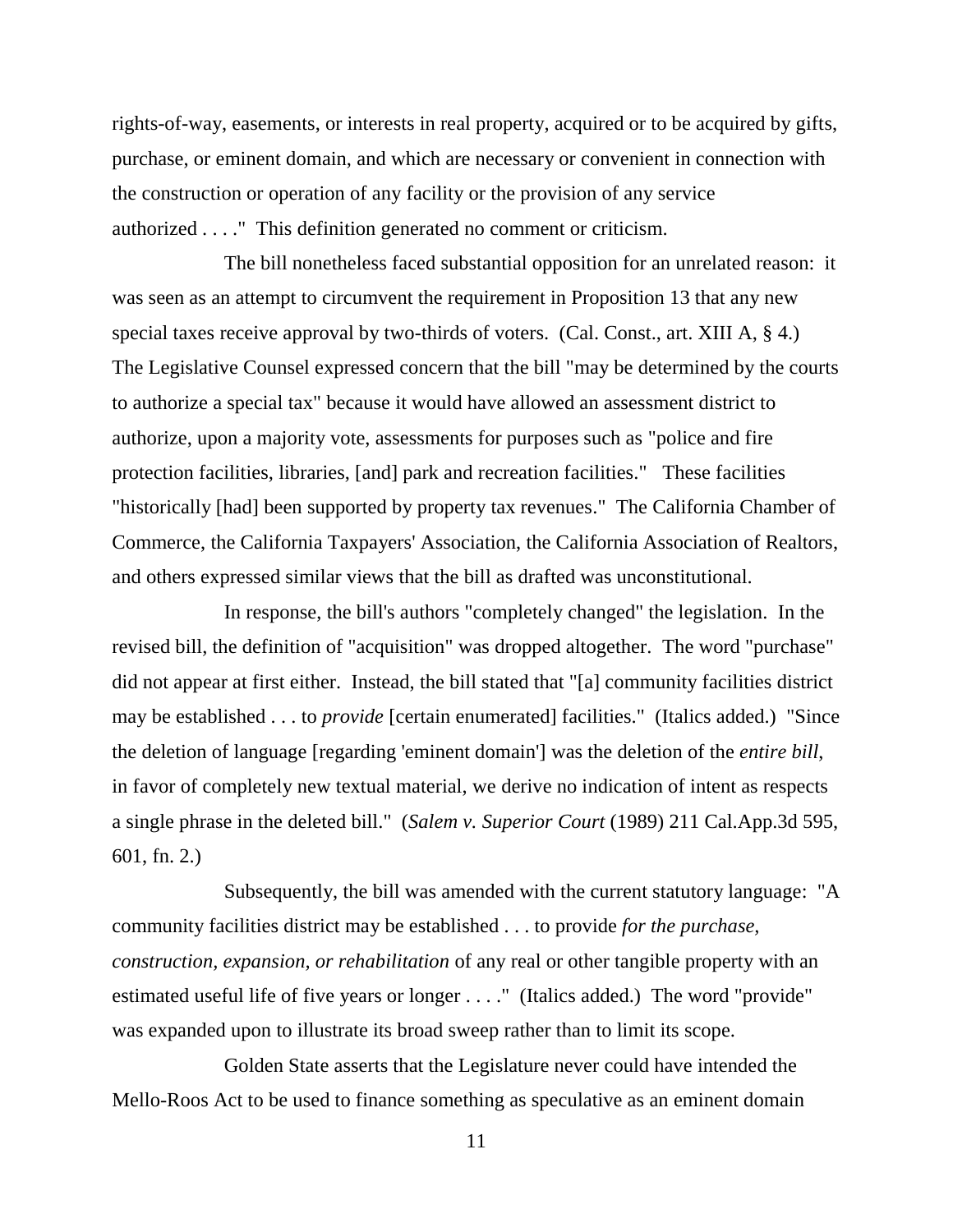acquisition. There are two problems with this argument. First, Golden State cites no authority for the proposition that Mello-Roos financing is available only for investments with certain outcomes. Assessment districts, which function similarly to community facilities districts, can acquire property through eminent domain notwithstanding the risks. (Sts. & Hy. Code, § 5023.1, subd. (c).) Second, acquisition by eminent domain is no more risky than acquisition by a negotiated purchase. Just as a court may determine the property's valuation to be in excess of the available funds, a voluntary seller might make a similarly excessive demand, particularly in the presence of other market participants offering competing bids. In either case, the special agency would have to seek authorization from the voters for additional funds. (§ 53338, subd. (b).) And the possibility that the voluntary seller will pull out of the negotiations or sell to a third party is just as real as the possibility that a court will rule a local agency lacks the power to condemn. In either case, money will have been spent fruitlessly.

It is undisputed that Casitas has the power of eminent domain.**4** For the reasons discussed, we hold that its condemnation of property pursuant to that power qualifies for Mello-Roos financing as a "purchase" of facilities.

### *Mello-Roos Financing for Incidental Acquisitions of Intangible Property*

Golden State contends that the Mello-Roos Act cannot be used to finance the purchase of intangible property or property rights. In a limited sense, this is accurate. "A community facilities district may . . . finance the purchase . . . of any real or other tangible property with an estimated useful life of five years or longer or . . . planning and design work that is directly related [there]to . . . ." ( $\S$  53313.5.) Thus, a community facilities district may not directly purchase intangible property. Borrowing one of

**<sup>4</sup>** Therefore, Golden State's authority to the effect that any "'fair, reasonable doubt concerning the existence of [a municipal corporation's eminent domain] power is resolved by the courts against the corporation . . . .'" (*Harden v. Superior Court* (1955) 44 Cal.2d 630, 641) is inapposite.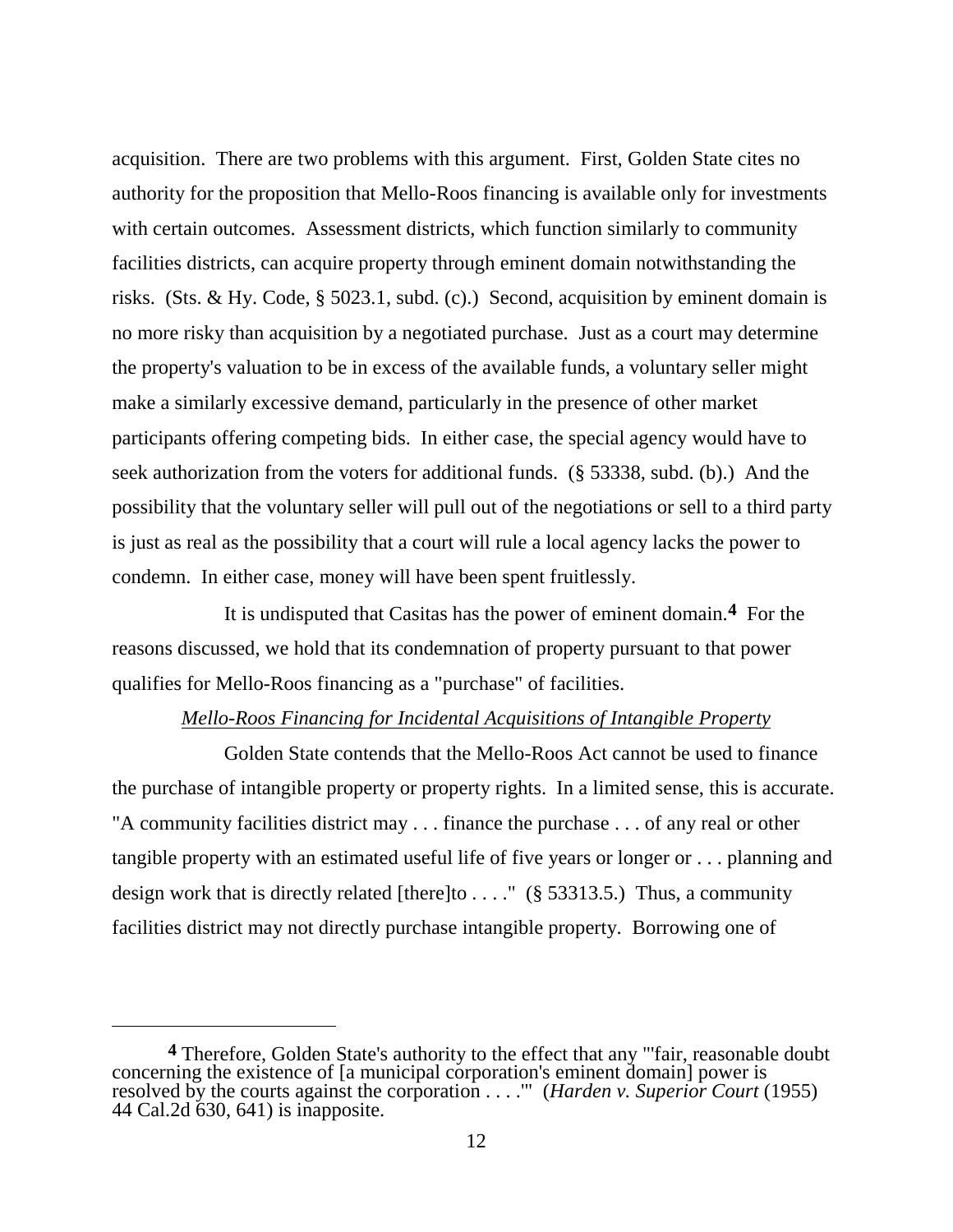Golden State's examples, a community facilities district cannot be created to purchase pencils because their useful life is not five years or longer.

Mello-Roos funding could be used, however, to purchase a pencil factory. Such an acquisition would almost certainly include the factory's current stock of pencils as well as its existing contractual obligations to buy raw materials for manufacturing additional pencils. The Act permits financing the acquisition of the pencils and the contractual obligations because they are "costs and estimated costs incidental to, or connected with, the accomplishment of the purpose for which the proposed debt is to be incurred."<sup>5</sup> (§ 53345.3; accord, § 53317, subd. (e)(2).) In this way, a local agency using Mello-Roos financing can *indirectly* acquire both tangible property with a useful life of less than five years and intangible property including property rights.

Here, Casitas seeks "to acquire the real, personal, and intangible property and property rights owned or held by [Golden State] in, to, and with respect to the water utility owned and operated by Golden State in [its] Ojai Service Area." We understand this to mean that Casitas plans to use Mello-Roos financing to acquire Golden State's Ojai facilities, i.e., its real and tangible personal property used for providing water service to Ojai. In addition, Casitas plans to acquire any of Golden State's intangible property and property rights connected with the acquisition of these facilities. This comports with the Mello-Roos Act.

Golden State argues that the legal costs associated with an eminent domain proceeding and the eventual compensation it will receive from Casitas for its water rights

**<sup>5</sup>** As examples of "incidental" costs, the Act provides the following nonexhaustive list: "estimated costs of construction or acquisition of buildings, or both; acquisition of land, rights-of-way, water, sewer, or other capacity or connection fees; lease payments for school facilities, satisfaction of contractual obligations relating to expenses or the advancement of funds for expenses existing at the time the bonds are issued pursuant to this chapter; architectural, engineering, inspection, legal, fiscal, and financial consultant fees; bond and other reserve funds; discount fees; interest on any bonds of the district estimated to be due and payable within two years of issuance of the bonds; election costs; and all costs of issuance of the bonds, including, but not limited to, fees for bond counsel, costs of obtaining credit ratings, bond insurance premiums, fees for letters of credit, and other credit enhancement costs, and printing costs." (§ 53345.3.)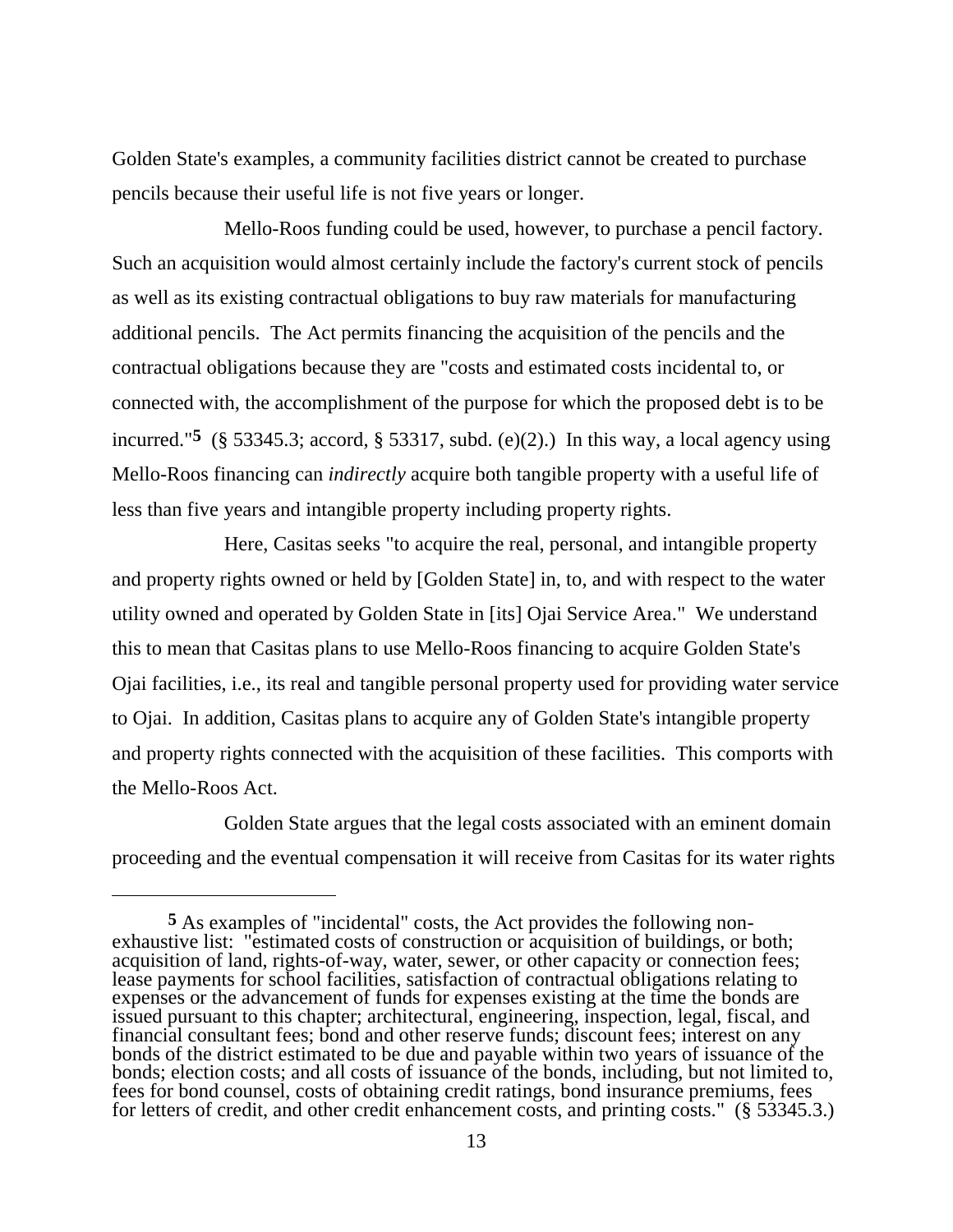and loss of goodwill are beyond the scope of Mello-Roos financing. To the contrary, the Act expressly provides that legal fees are an incidental cost. (§ 53345.3.) Water rights are analogous to "rights-of-way," another intangible property right the acquisition of which the Act expressly permits as an incidental cost.**6** (*Ibid.*) Compensation for Golden State's loss of goodwill is closely connected with the acquisition of its facilities for delivering water. Like legal fees and water rights, it is properly classified as an incidental expense that can be financed under Mello-Roos.

# *Limitations on "Services"*

Golden State contends that "Mello-Roos cannot be used simply to replace one service provider with another, where no additional services are provided." It relies on section 53313, governing "services" financed under the Mello-Roos Act. That section provides that "[a] community facilities district tax approved by vote of the landowners of the district may only finance the services authorized [by the Act] to the extent that they are in addition to those provided in the territory of the district before the district was created. The additional services shall not supplant services already available within that territory when the district was created." Golden State correctly observes that "water utility service is not one of the services specifically listed in the statute that may be financed by a [community facilities district]." Therefore, it is unclear how section 53313 applies to the instant case, which involves the acquisition of "facilities" and incidental costs rather than "services." In any event, Golden State has forfeited this argument by failing to raise it below. (*Richey v. AutoNation, Inc.* (2015) 60 Cal.4th 909, 919, fn. 2.)

## *Conclusion*

Appellant advocates for a rule that would shift the bargaining power decisively in its favor, allowing it to hold out for a sale price far above the market rate while it continues to extract monopoly rents from the people of Ojai. This is neither

**<sup>6</sup>** We therefore need not decide whether water rights, which can be "considered an interest in real property" (*State v. Superior Court of Riverside County* (2000) 78 Cal.App.4th 1019, 1025), may be directly acquired using Mello-Roos funds.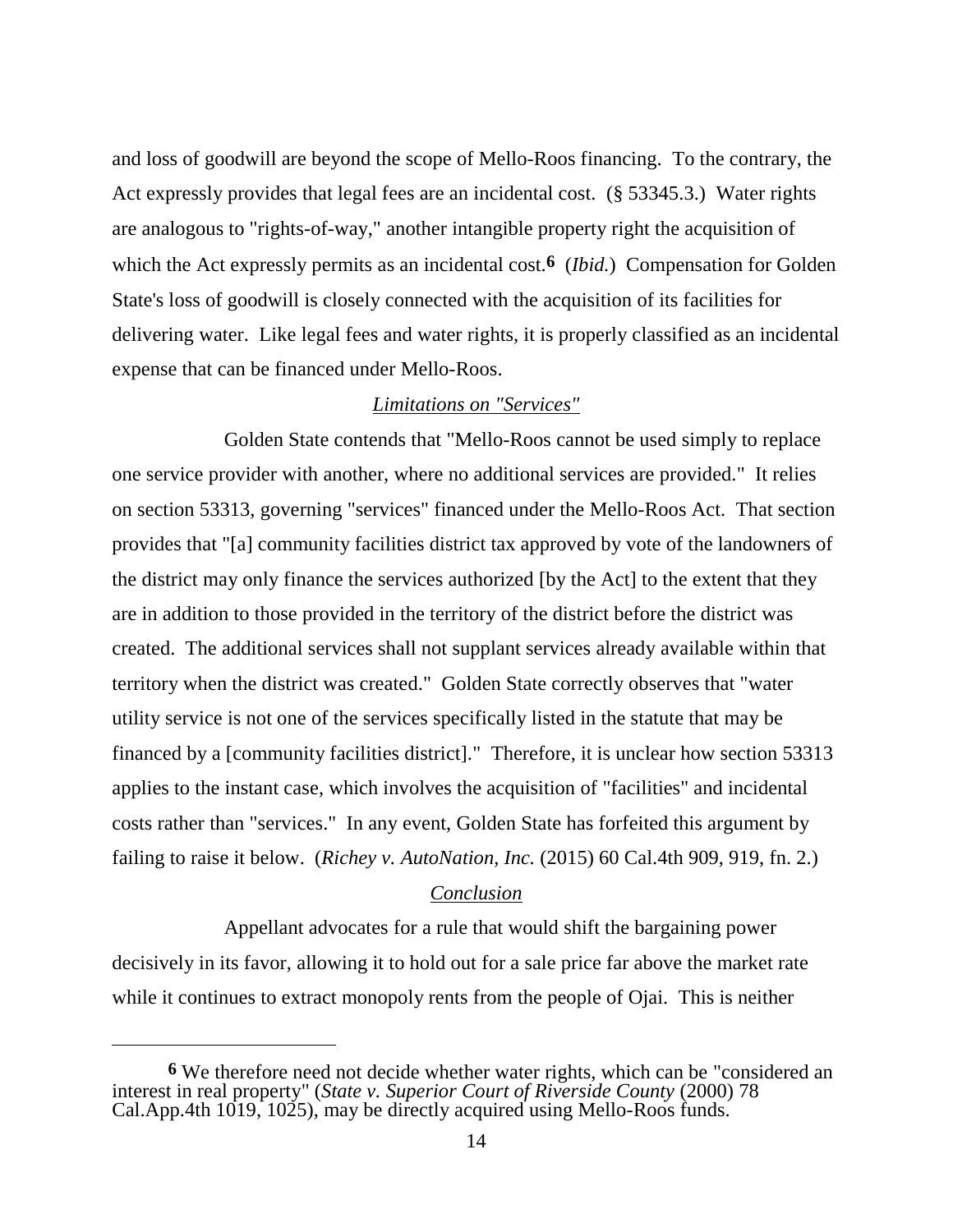sound policy nor supportable by the statutory text. Like the trial court, we will not set the will of the voters aside.**7**

# DISPOSITION

The judgment is affirmed. Costs to respondents. CERTIFIED FOR PUBLICATION.

# **PERREN, J.**

**We concur:**

**GILBERT, P. J.**

**YEGAN, J.**

**<sup>7</sup>** Because we affirm the judgment on the merits, we do not reach respondents' contention that Golden State's service was untimely. We have not considered the declaration submitted by Casitas's trial counsel regarding the prior use of Mello-Roos funding to finance eminent domain litigation, which is irrelevant to the legal questions at issue. Accordingly, any error by the trial court in admitting it was harmless.